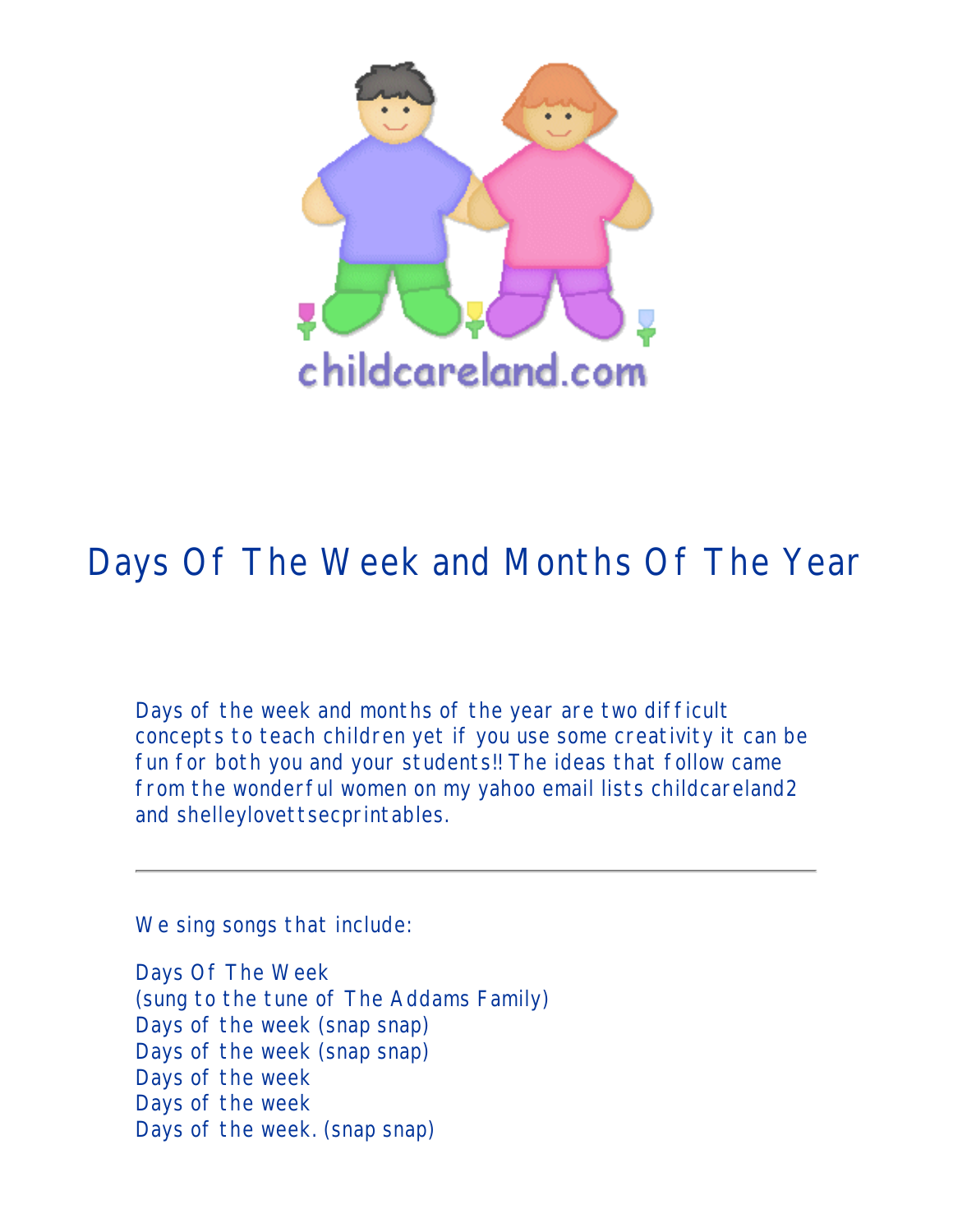There's Sunday and there's Monday, There's Tuesday and there's Wednesday, There's Thursday and there's Friday, And then there's Saturday.

Days of the week (snap snap) Days of the week (snap snap) Days of the week Days of the week Days of the week. (snap snap)

Today is Song (sung to the tune of Frere Jacques)

Today is \_\_\_\_\_\_\_\_\_. Today is \_\_\_\_\_\_\_\_. All day long, all day long. Yesterday was \_\_\_\_\_\_\_. Tomorrow will be \_\_\_\_\_\_\_. Let's have fun... Let's have fun!

Months of the Year (to the tune of "Ten Little Indians")

January.. February... March... and April... May... June... July... August... and September... October.... November... and December... These are the twelve months of the year.

Besides our normal calendar time I also use a pocket chart that holds the days of the weeks and months of the year. I place a star by the current day and month. We use file folder games ... flip books .... and floor/table matching games.

Shelley Lovett childcareland.com

Days of the Week (Tune Frere Jacque)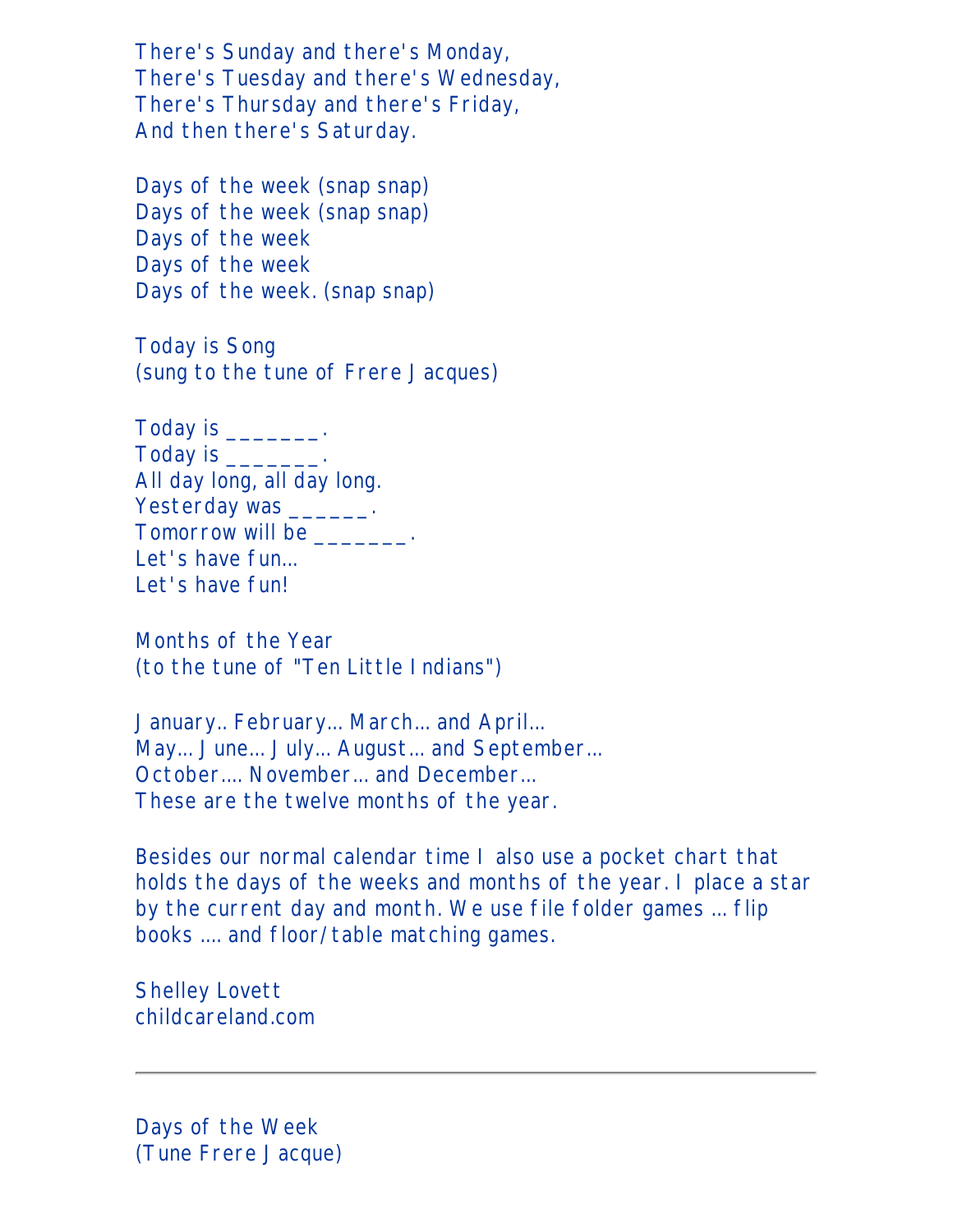Sunday,Monday,Tuesday,Wednesday and Thursday and Friday, don't forget the last day Saturday we can play.

Sunshine318

We do the calendar every day. I tell them what yesterday was. They tell me what today is. (or what comes next) We also use the calendar to do our sequencing activities. This month we are using the AAB pattern. We put up 2 green shamrocks in a row and then a white one. The children are very good at telling me what comes next.

The children also tell me what month it is. I always make it a very big deal to tell each month good-bye and hello to the new month. We say the months about twice a week.

Patty, Illinois

I have sentence strips with the name of the weekdays and months preprogrammed. I pass out the strips to students and they have to find their match. When I first introduce this game, I choose the kids who will stand in the front then pass out the cards to class members. After a time or two, I then just hand them out and the kids have to find each other.

Debbie Price

Greetings! In my class I use Dr. Jean's songs and dance, the days of the week sung to the tune of the Addams family and the "Montharaina" they like that dance.

Laurie Davis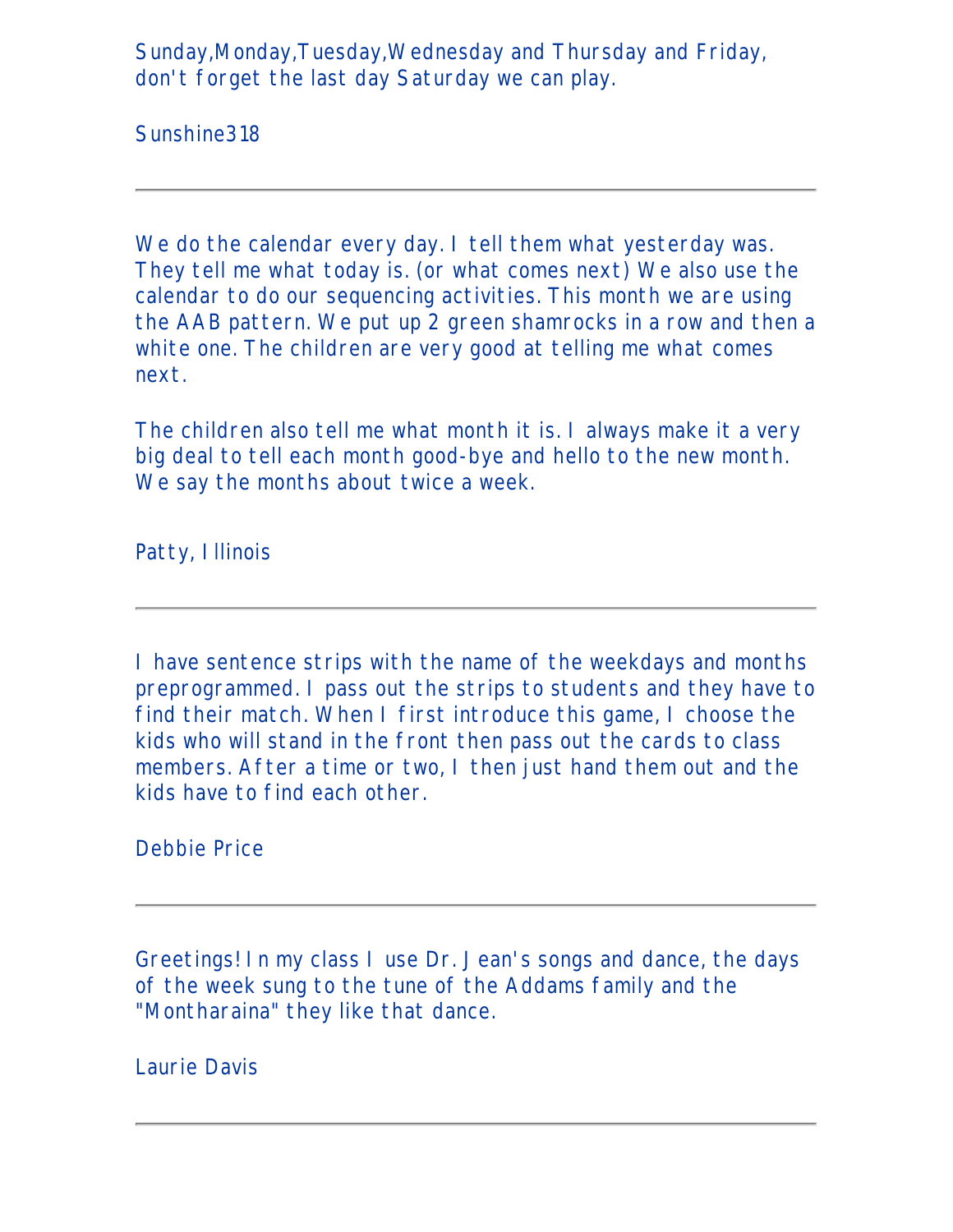Our favorite days of the week song is sung to the tune of Oh My Darlin' Clementine.

Sunday Monday Tuesday Wednesday Thursday Friday Saturday. Sunday Monday Tuesday Wednesday Thursday Friday Saturday.

This is a chant that calls for children to do the movement when their own birthday month is mentioned. It helps them to learn which month their birthday is in.

Hey Hey when's your birthday?

Clap your hands if it's January

Stamp your feet if it's February

Shrug your shoulders if it's March

If it's April up you stand.

Born in May wave your hand

June's the month to touch the sky.

Fly around if it's July

If it's August blow your nose

In September touch those toes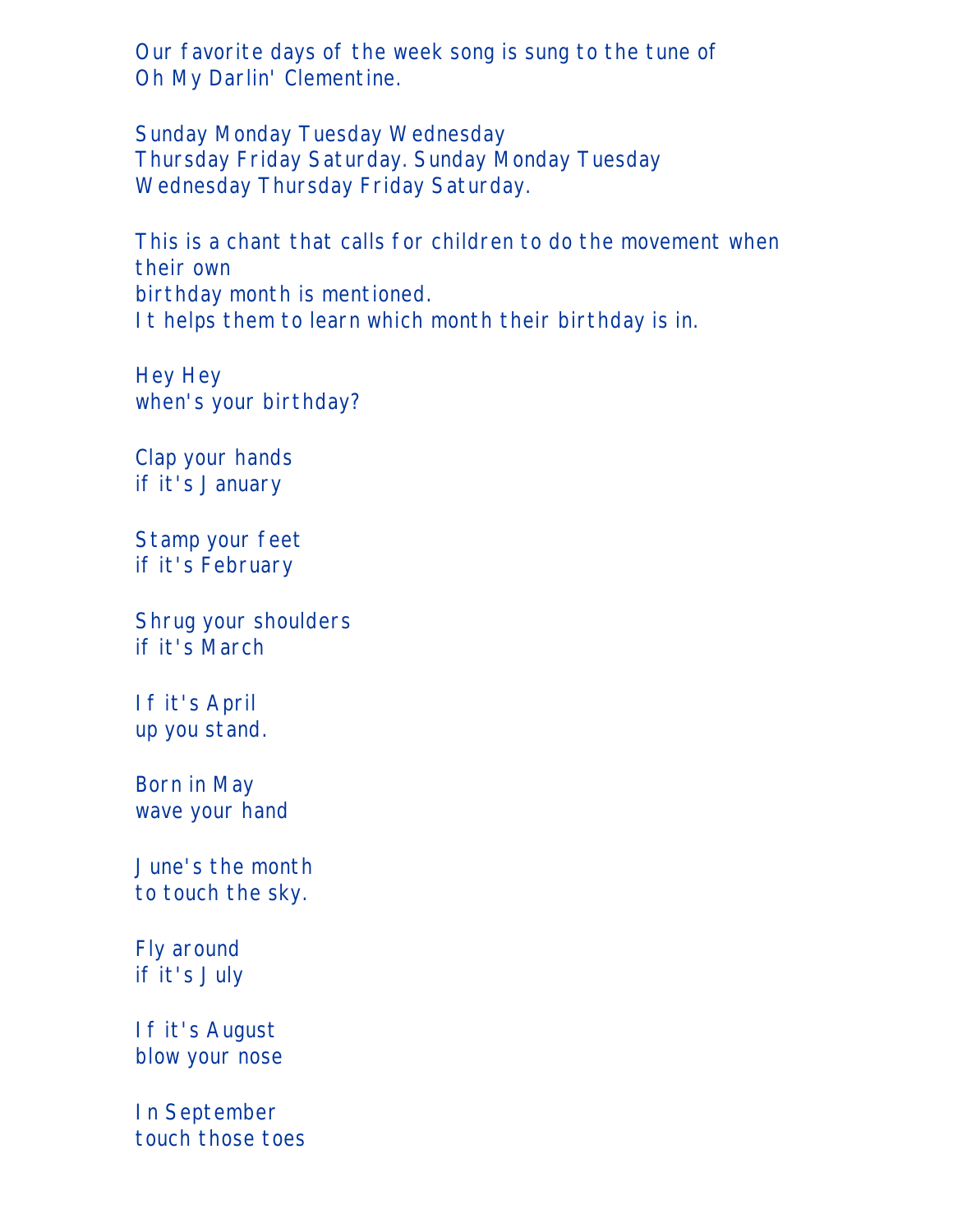If your day is in October start your day by rolling over

In November bend your knees

Here's December you must freeze!

The next song helps the kids associate things with a particular month. We sing is every day before we sing the days of the week song - and then put the calendar piece on the calendar. These are to the tune of Are You Sleeping?

**January** January. January. Happy New Year. Happy New Year. Icicles and snowflakes. Eskimos and snowmen. Winter's here. Winter's here.

February February. February. Ground Hog Day. Ground Hog Day. Washington and Lincoln. Washington and Lincoln. Valentine's Day. Valentine's Day.

March It is March. It is March. Windy days, kites at play. Leprechauns and shamrocks. Leprechauns and shamrocks. Spring is here. Spring is here.

April It is April. It is April. Rainy days. Rainy days. Playing tricks so funny. Eggs and Easter Bunny. Easter Time. Easter Time.

May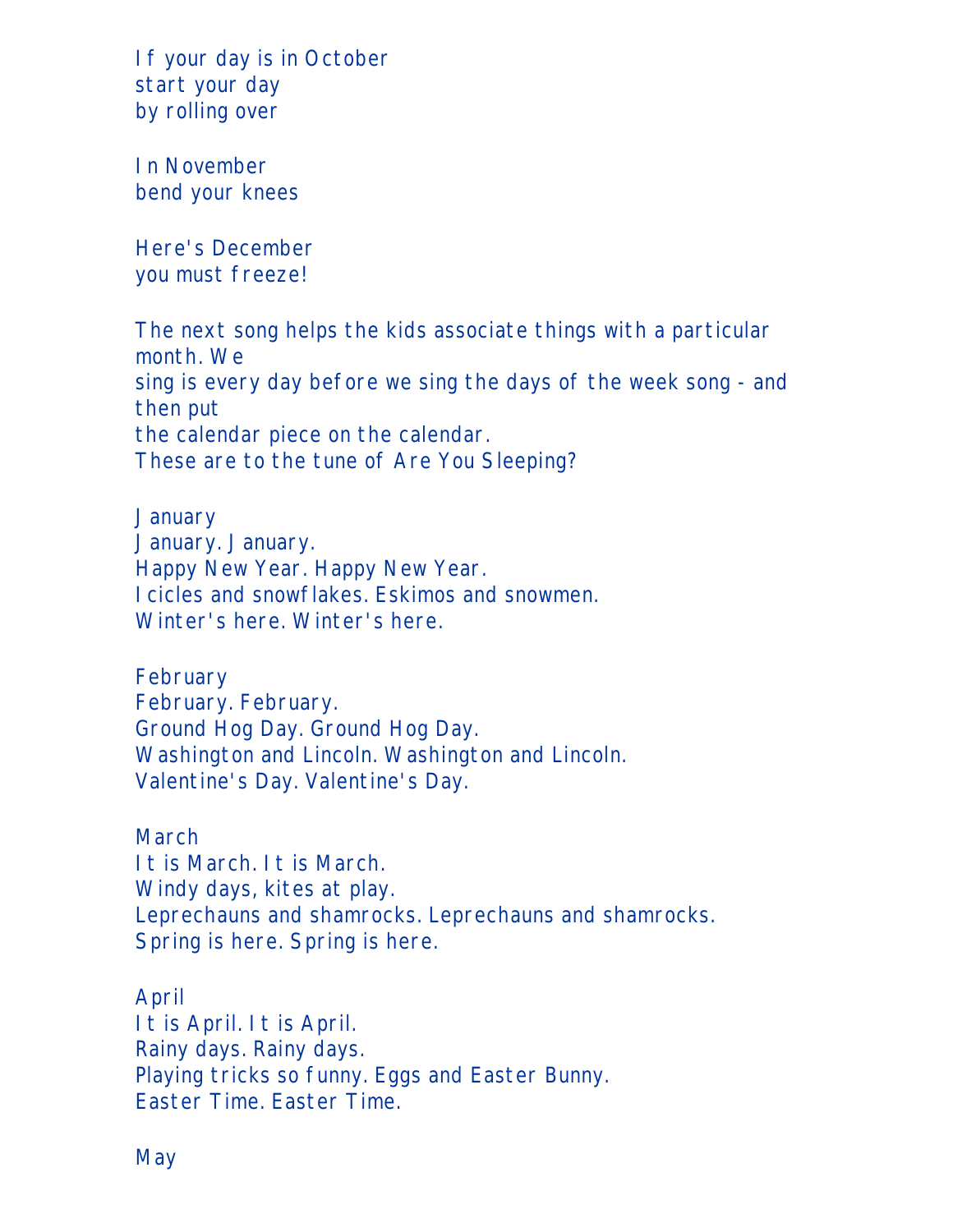It is May. It is May. Flowers grow. Flowers grow. Time to say, "I love you." Time to say, "I love you." Mother dear. Mother dear.

June

It is June. It is June. Father's Day. Flag Day, too. School will soon be ending. School will soon be ending. Summer's near. Summer's near.

July It's July, It's July Independence Day, Independence Day Fireworks, and Hot dogs Watermelon and Parades Summers Here, Summers Here

August It is August, It is August Hot Hot Days, Hot Hot Days Swimming pools and Ice Cream County Fairs and Summers end School starts soon, School starts soon.

September It's September. It's September. School is here. School is here. We are making new friends. We are making new friends. Here comes fall. Here comes fall.

**October** It's October. It's October. Trick or treat. Trick or treat. Jack-o'-lanterns glowing. Jack-o'-lanterns glowing. Halloween! Halloween!

November It's November. It's November. Let's give thanks. Let's give thanks. Pilgrims set the table. Pilgrims set the table. Turkeys taste great. Turkeys taste great.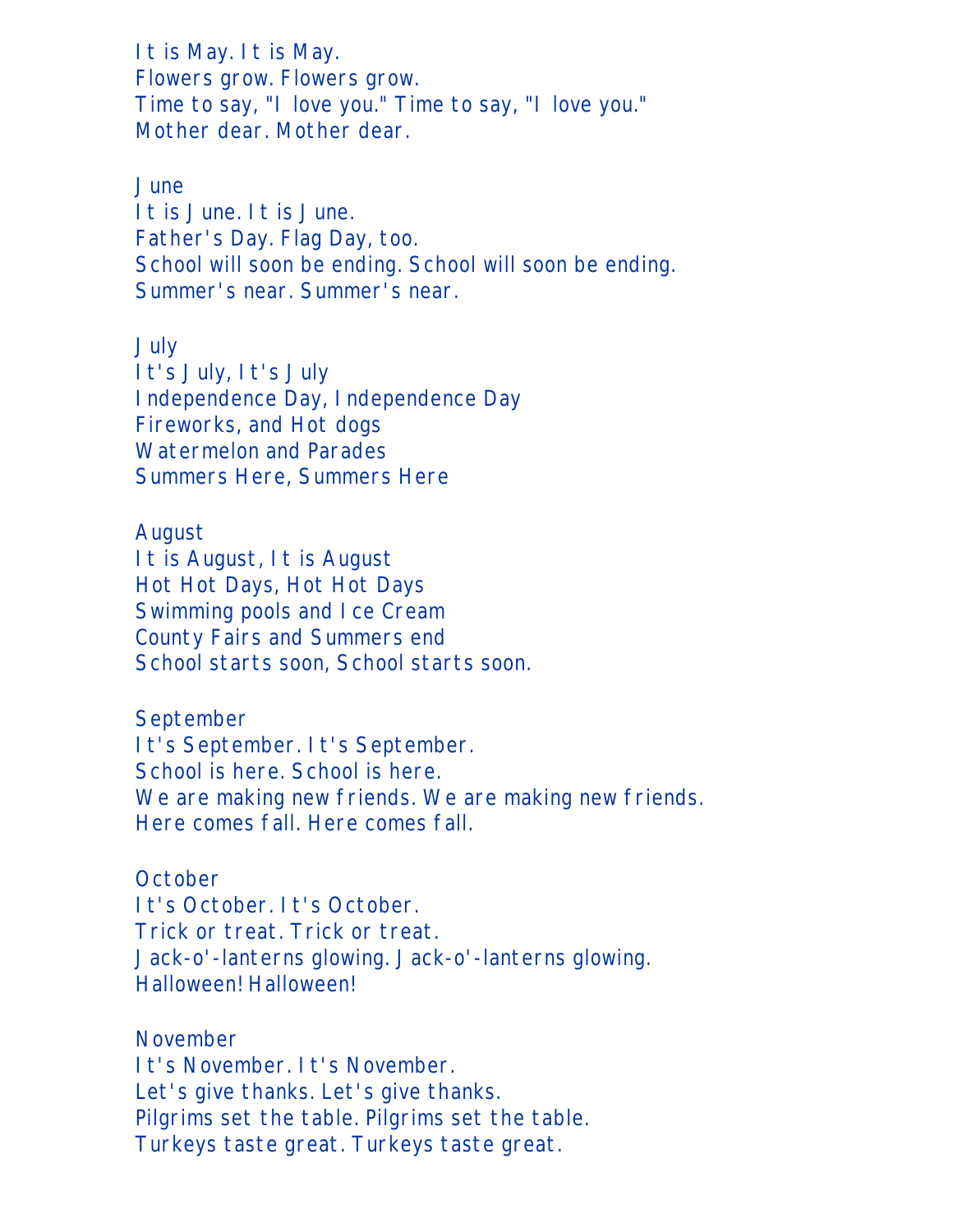December It's December. It's December. Trim the tree. Trim the tree. Mistletoe and holly. Santa Claus so jolly. Ring the bells. Christmas bells.

Like the "Brown Bear, Brown Bear" chant:

January, January, what do you see? I see snowflakes falling on me. February? I see Valentines sent to me. March? I see shamrocks under the tree. April? I see raindrops falling on me. May? I see spring flowers looking at me. June? I see ants crawling on me. July? I see fireworks popping over me. August? I see the hot sun shining on me. September? I see the schoolbus waiting for me. October? I see a jack-o-lantern smiling at me. November? I see a turkey running from me. December? I see Santa bringing gifts to me.

There are 12 Months (Clementine):

There are 12 months There are 12 months There are 12 months in a year January, February, March and April, May and June, July and August, Then September, Next comes fun October, too. Then November and December… That's all 12 months Now we're through!

 $\sim$ :~Deb/MN~:~

For learning the days of the week I have always loved this one. It is easy to remeber and you can sing fast or slow and point to the days as you say them.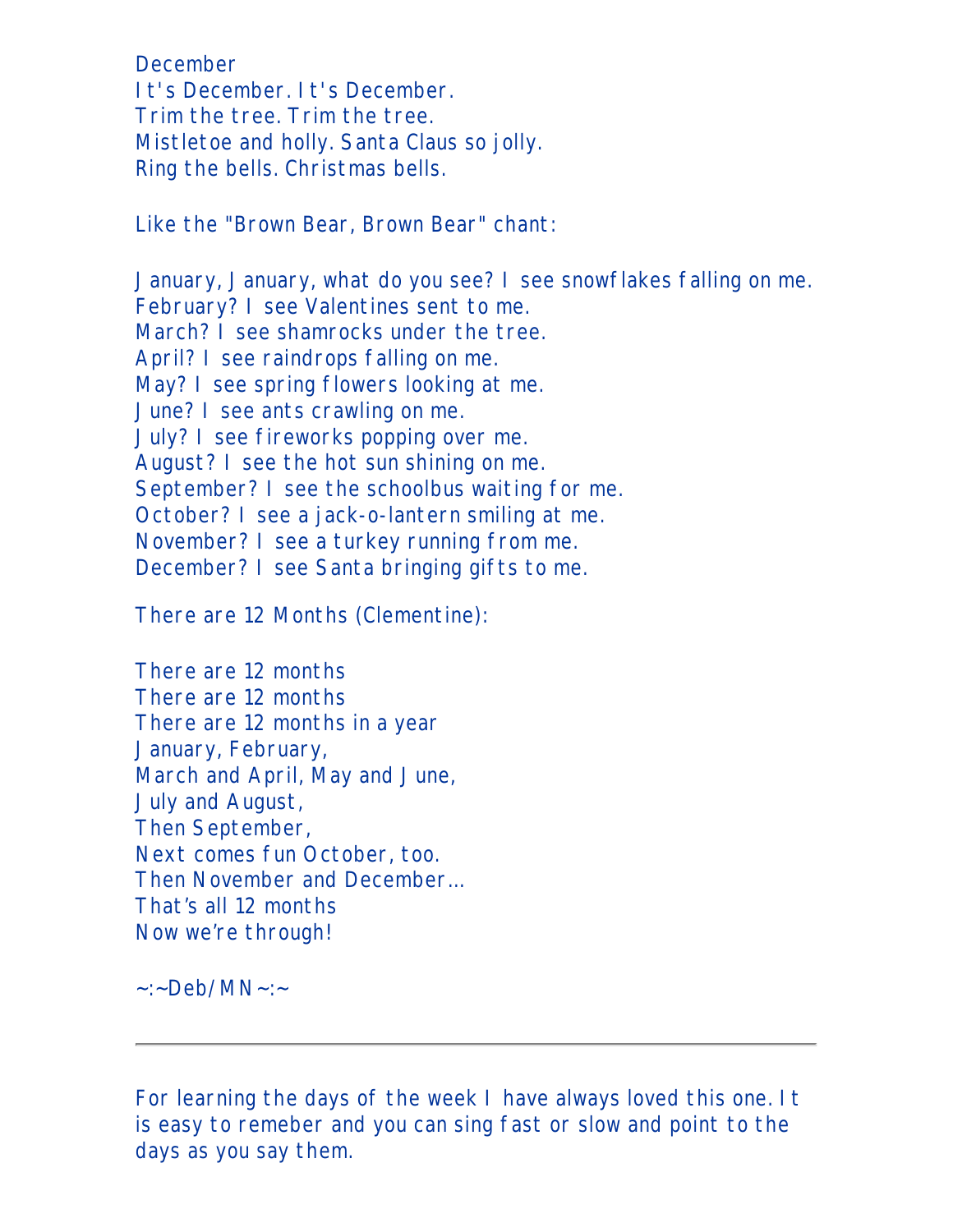Seven Days of the week -Tune: Farmer in the Dell

There are seven days in a week There are seven days in a week. Hi ho the dairy o, There are seven days in a week.

There is Sunday, Monday, Tuesday, Wednesday,Thursday, Friday, Saturday is the last day, there are seven days in a week.

Bonnie Bourgoine from West Bloomfield, Michigan soon to be moving to the Syracuse,NY area.

Each morning during calendar time we would sit in front of the calendar. We started circle time with the Pledge of Allegiance.

Then we sang the days of the week song. I don't know the tune though.But if you were counting in 4/4/time, Sun and day get the quarter note. Same for Monday and Friday and Saturday while Tuesday Wednesday Thursday are eighth notes.

**Sunday Monday** Tuesday Wednesday Thursday Friday **Saturday** ::Clap Clap:: The days of the week... ::Clap Clap:: The days of the weeek....

Then we would say the days of the week in Spanish, no song.

Then we would look at the calendar and I would ask them what number comes next. The kids would tell me. I would put that on the calendar. We would all say together today is Month, Day, Year. Then we would look at the days and say Today is \_\_\_day of the week\_\_\_\_ ., Yesterday was \_\_\_\_, tomorrow will be \_\_\_\_. I would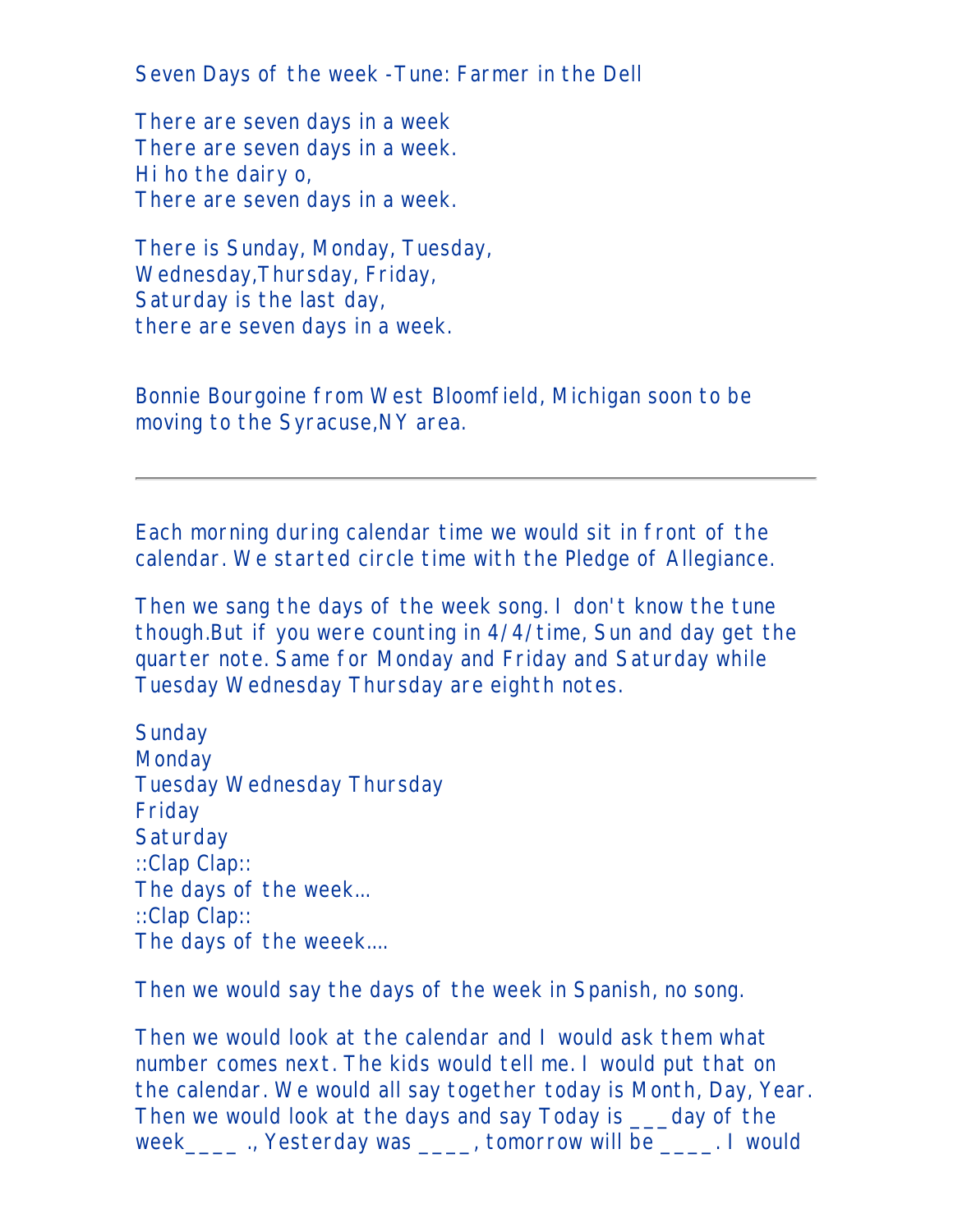ask them if they knew. Those days were also posted on the wall.

Then we sang the months of the year song - Its an old tape I have from Discovery Toys. With a slow melody. January February March and April. May and June July and August. September October November December These are the months of the year. 12 , 12, 12 , 12 months 12 months come in every year. 12 12 12 12 months come in every year. Repeat. End with These are the months of the year.

Then I would ask, what is the month we are in again? Then I would remind them what the month was in Spanish.

Teri J.

We use Dr Jean Feldman's song "Macarena Months" on her Dr Jean and Friends CD. The movements are the same as the macarena and the children love it. Just by repeating them, they learn them.

Linda Inzer

To the tune of Oh my darling Clemintine Sunday, Monday, (like Oh my Darling) Tuesday, Wednesday, (like Oh my Darling) Thursday, Friday, (like Oh my Darling) Saturday. (like Clemintine) There are seven days, There are seven days, There are seven days in a week. Repeat

Sara Kreutz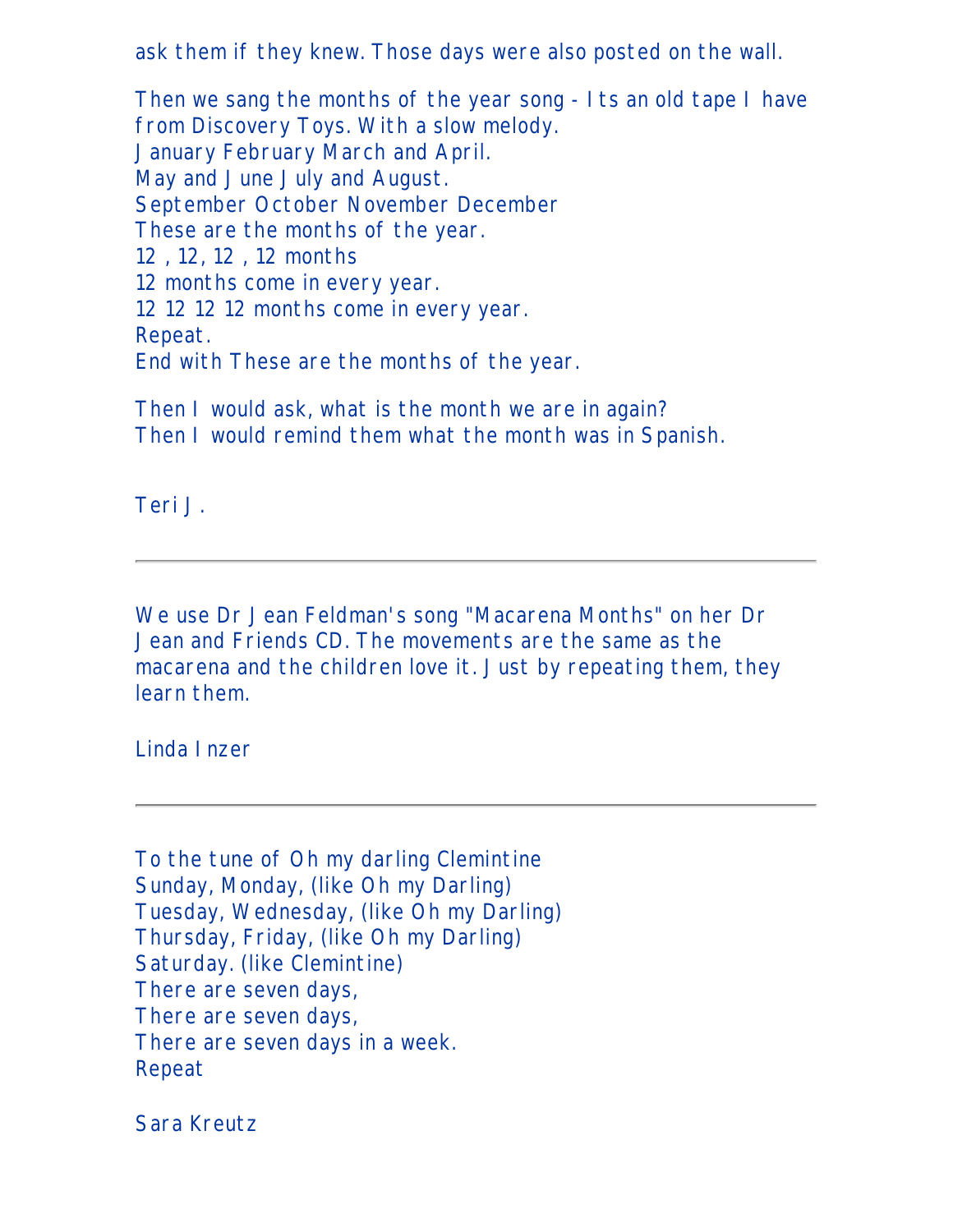To teach the days of the week I use the book Today is Monday by Eric Carle. Greg and Steve now have it as song on Ready Set Read.

**Cathy** 

Days of the Week

(Tune: Allouette)

Sunday, Monday, Tuesday, Wednesday, Thursday, Friday, Saturday, Then we start again.

Sunday, Monday, Tuesday, Wednesday, Thursday, Friday, Saturday, Now it's time to end.

I also sign the ASL signs for each day of the week as we sing.

Anna-Marie

Dr. Jean songs!!

Pennie

Try using the macaraina when saying the seven days of the week.The kids love it.

Laurie

I have been a home childcare provider for 20 years now and live in Brantford, Ontario, Canada. My daycare is called Sue's PRESCHOOL PLAYHOUSE and I currently have 7 little girls under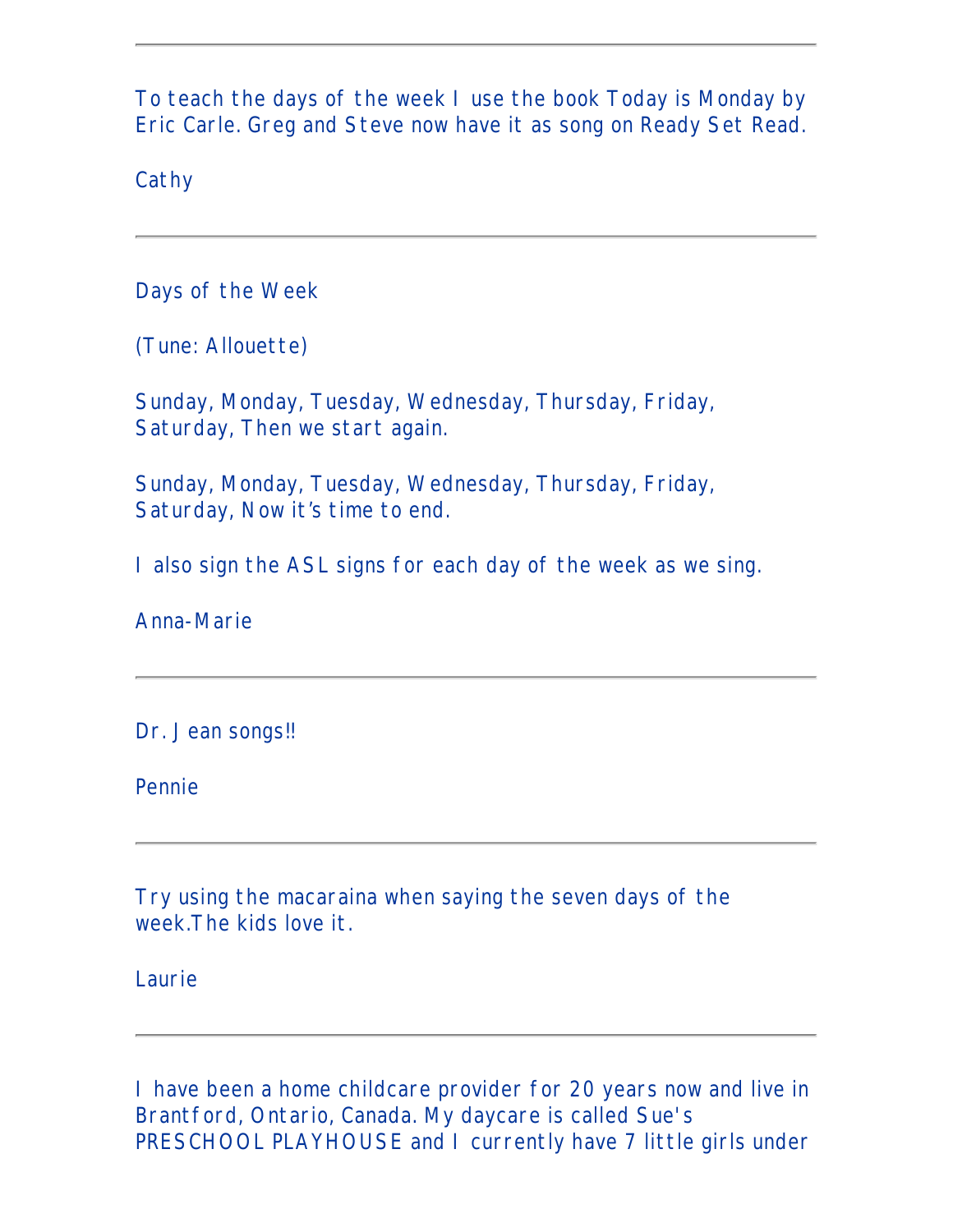age 5 and 2 school age boys registered in care and have a 9 year old son and a 21 year old daughter of my own, not to mention just became a grandma to a precious granddaughter who is now  $61\sqrt{2}$ months and starting daycare officially with me this coming Monday.

We do a calendar circle here every morning. We also include songs in our learning of calendar and we too use days of the week and monthly headers, many from your printables yu u send so thankyou so much for those.

Our days song:

Sunday, Monday, Tuesday, Wednesday, Thursday, Friday, Saturday Now's the time for us to say today is \_\_\_\_\_\_\_\_\_\_\_\_\_\_. The day of the week is \_\_\_\_\_\_\_\_\_\_\_\_\_\_\_\_\_\_\_, the day of the week is \_\_\_\_\_\_\_\_\_\_\_, the day of the week is  $\frac{1}{\sqrt{2\pi}}$ , hurray for  $\frac{1}{\sqrt{2\pi}}$ 

I ask a child to come up and find the day on our chart and ask them to point to each letter as we all spell out the word. We then repeat the above song using "The month of the year is \_\_\_\_\_\_\_\_\_\_\_\_\_\_...."

We then move to our month chart and sing a song very similar to yours so I won't type it out, same routine in asking child to find the name, point to letters for us to spell.

For our calendar I begin the month with the number cover ups complete to number of days of the month and ask the children how many days are in (March). We then count each number as I point to them all to 30 or ! 31. I then ask the children to count again themselves without my help and listen as I clap my hands when they say the number of the day. When they are finished I ask who can remember which number I clapped on, that child gets to place star on that number. We again repeat the above song using " The number day is \_\_\_\_\_\_\_\_\_\_\_..."

We end asking what is the year and we have it posted on our month board and sing "The year is 2006, the year is 2006, hooray, hooray, we love this year, a fun 2006"

Hope you have enjoyed my sharing and hope you hear from many many providers, I am anxious to hear what others do and get some great new ideas. Keep up the awesome work.

Sue Croswell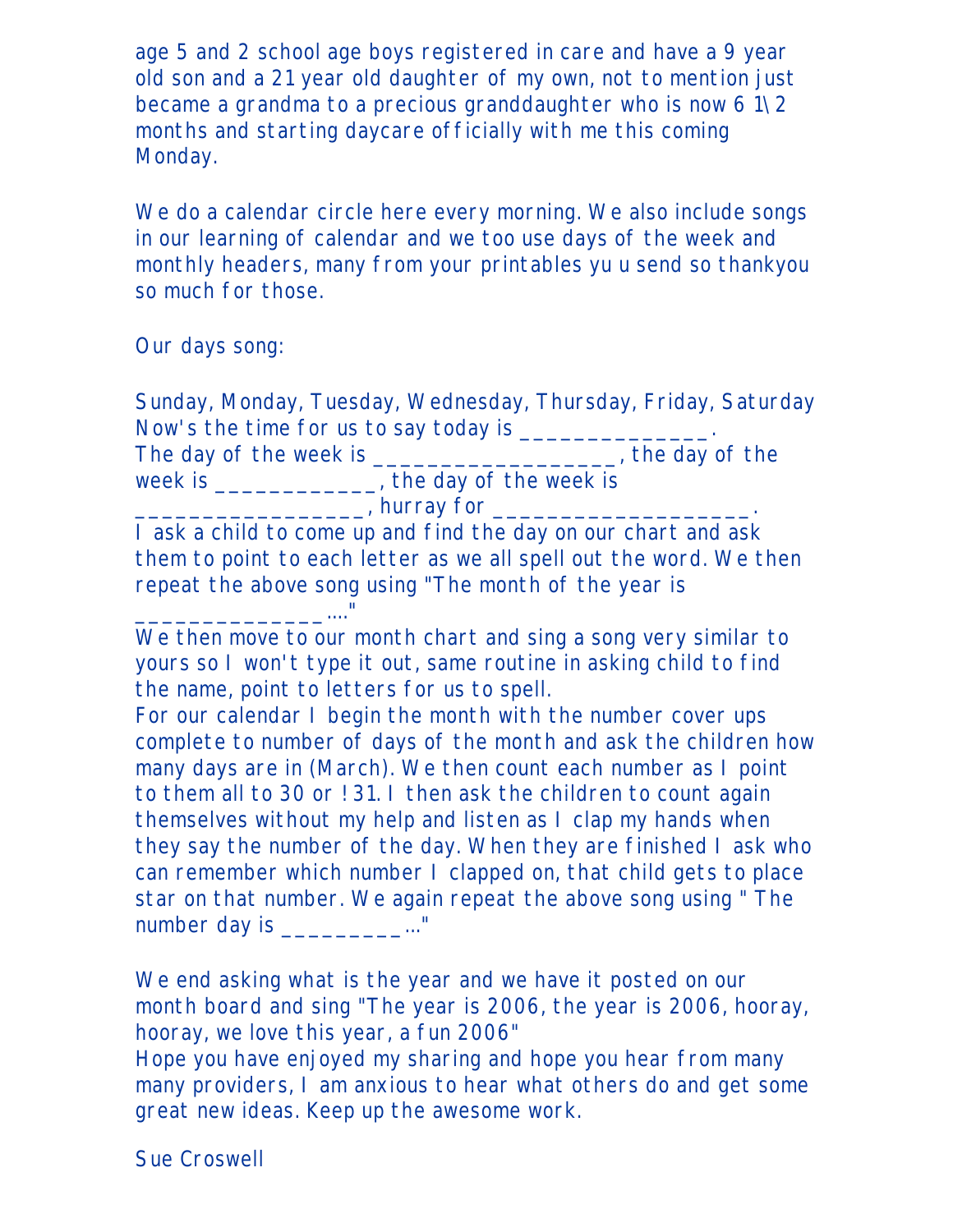I am not too sure of the tunes...but the songs we sing (plus many, many more) are taken directly from a Discovery Toys tape/cd. I do not have a current copy of the cd to list the exact titles of the songs but I pretty much have the lyrics and tunes memorized from years of listening to them.

I wish I had some way of sharing the tunes...I think they may be original to the singer/songwriter.

There are 7 days in a Week There are 7 days, There are 7 days, There are 7 days in a week. Sunday, Monday, Tuesday, Wednesday, Thursday, Friday, Saturday. (Repeat all)

12 Month in the Year 12, 12, 12, 12 Months. 12 Months come in every year. (repeat) January, February, March & April... May & June, July & August... September, October, November, December... These are the Months of the Year.

Deyan Greevers

Songs:

1.Today is Monday all day long doo-dah doo-dah Today is Monday all day long all the doo dah day. Then of course, substitute different days.

2. (Sung to the tune of Happy Days) Sunday Monday Happy Days Tuesday Wednesday Happy Days Thursday Friday Happy Days Saturday 7 days, Groovin all week with you!

3.Tune: Ten Little Indians : January, February, March and April; May and June and July and August; September, October,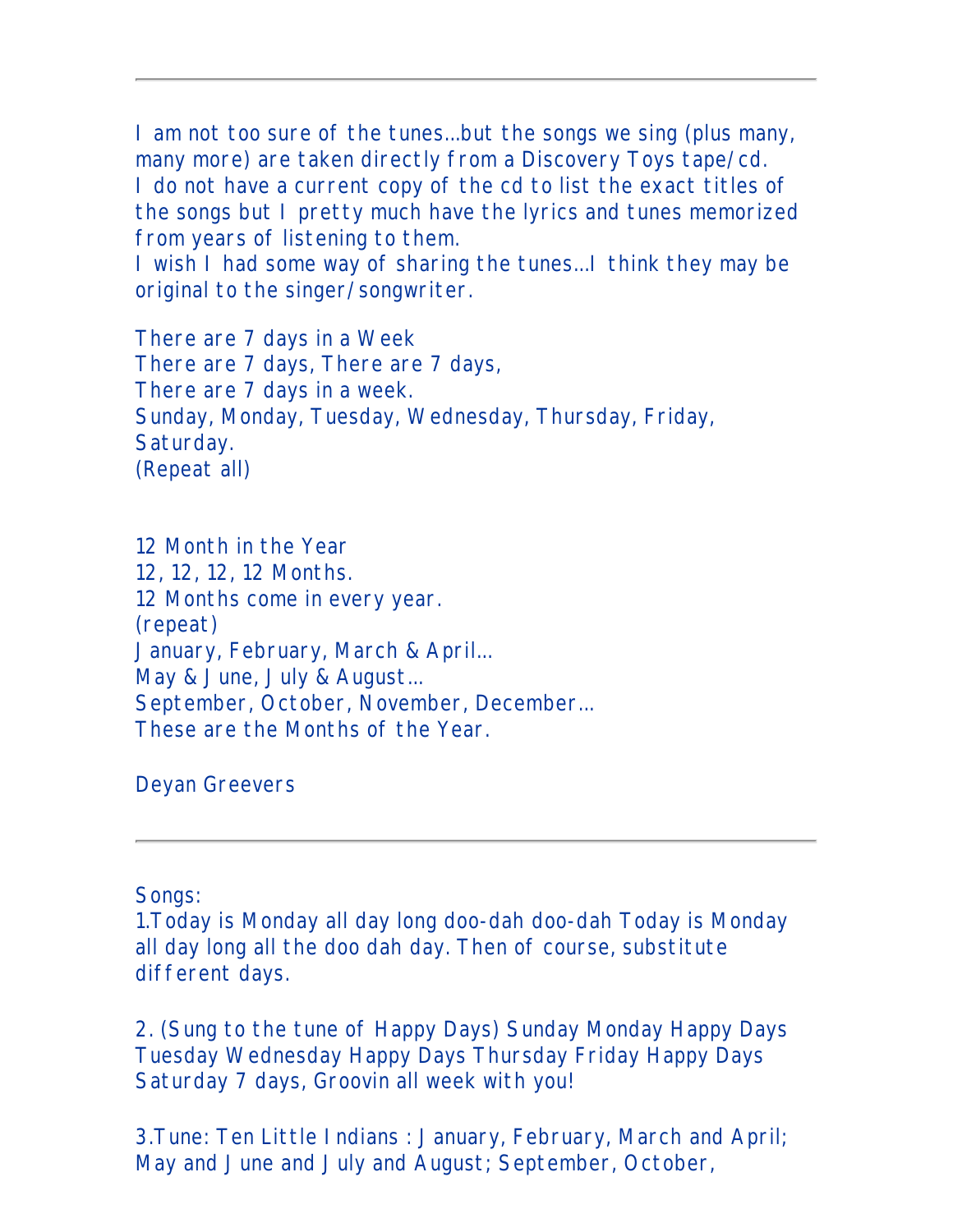November, December ; Twelve months in a year.

4. There are seven days, there are 7 days, there are 7 days in a week: Sunday, Monday, Tuesday, Wednesday, Thursday, Friday, Saturday.

Make/decorate calendars that they can take home and "mark" off each day as it ends.

I use a pocket chart for our calendar and add each day as it comes about. The kids get to take turns putting the day in the pocket on the calendar.

Colleen (KS)

(I don't know what it's called... Days of the Week.)

Sunday, Monday Tuesday, Wednesday, Thursday, Friday, Saturday Then we start again.

Peggy

We use Greg and Steve volume #4 and #2. We learn the English songs first, and then about December we learn them in Spanish also. I then have a pocket chart where we practice today, yesterday, and tomorrow where they have to say the days. We always write on the board the date, too.

Judi Gage Kindergarten Marseilles, IL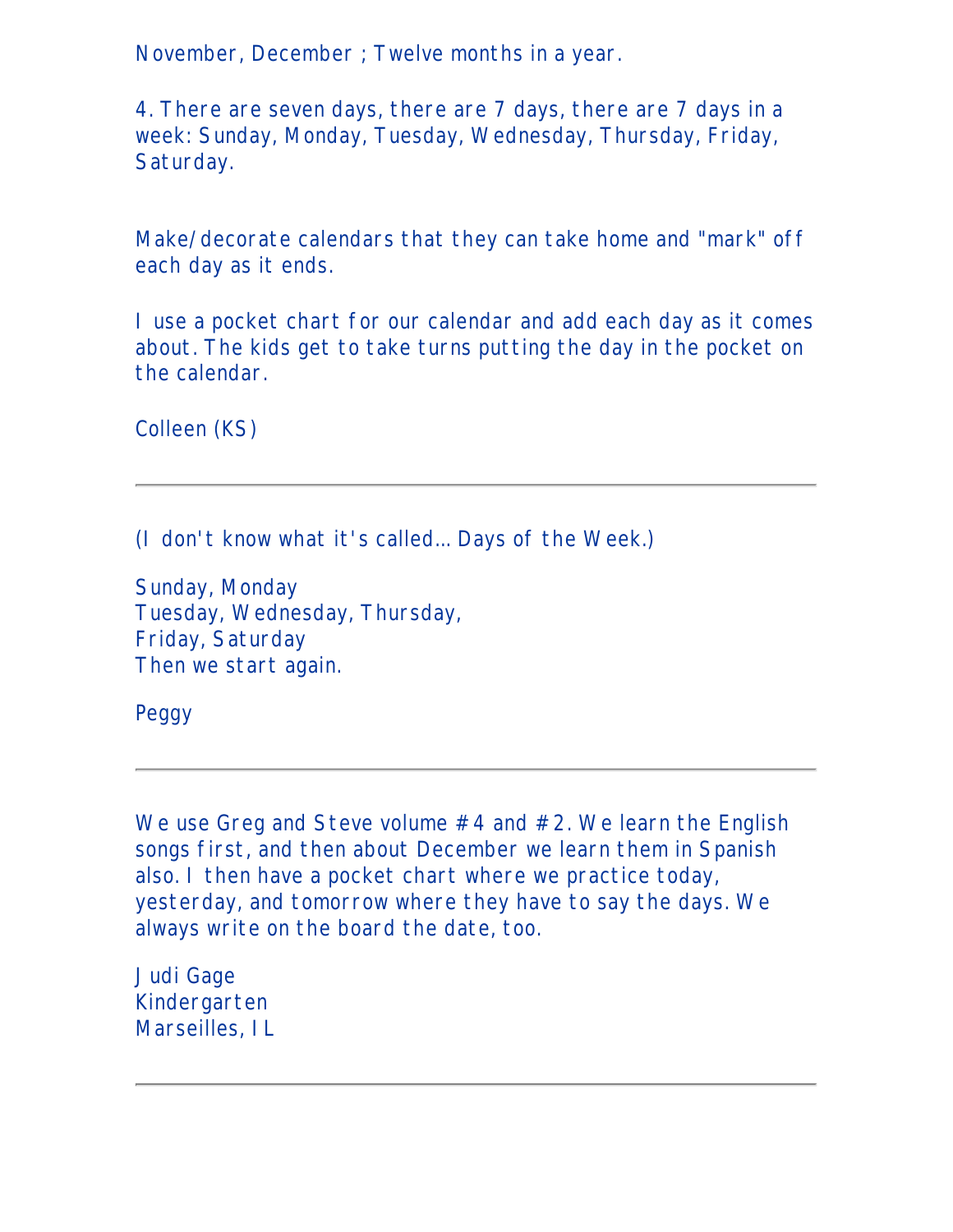**N<br>23** JH<br>J **NON** MUCIU  $\left\vert \mathsf{Days}\; \mathsf{Of}\; \mathsf{The}\; \mathsf{Week}\right\vert$ Instructions: Print two copies ... one on candstock ... one on regular paper. Cutout the days of the week. Glue the paper

set inside a file folder and laminate the cardstock set. Children match the loose days of the week to those inside the file folder.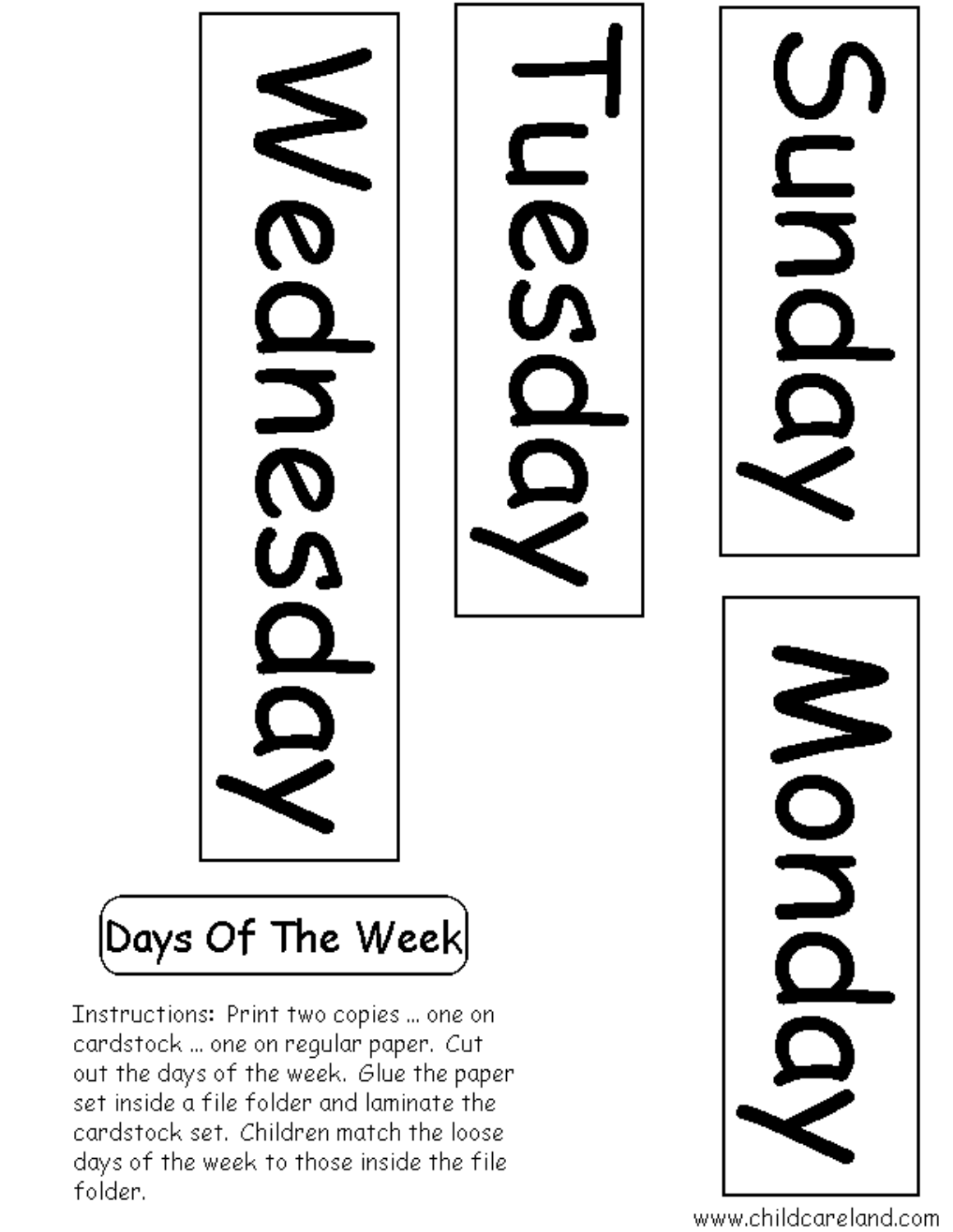

L

**CONS**  $\overline{\mathcal{L}}$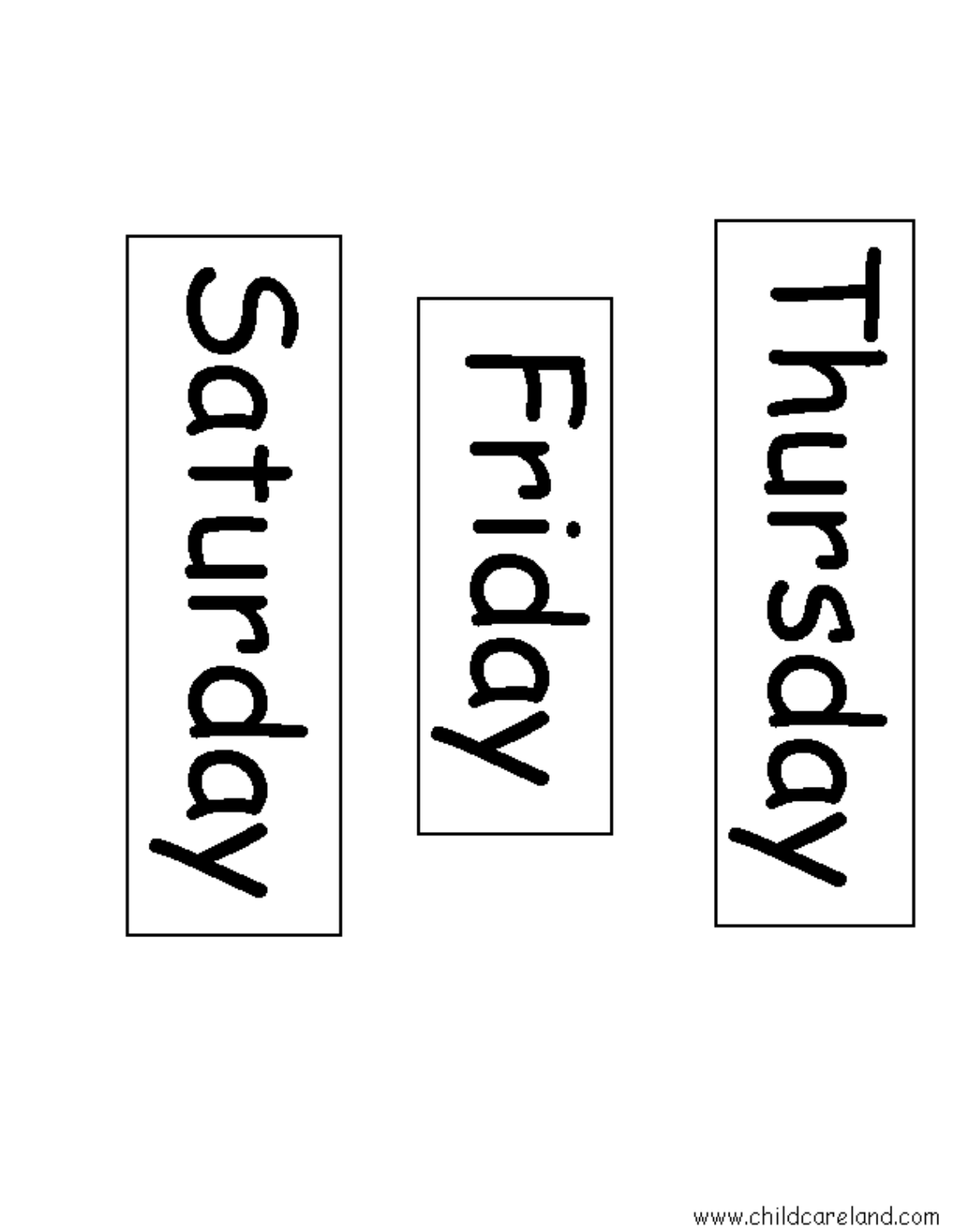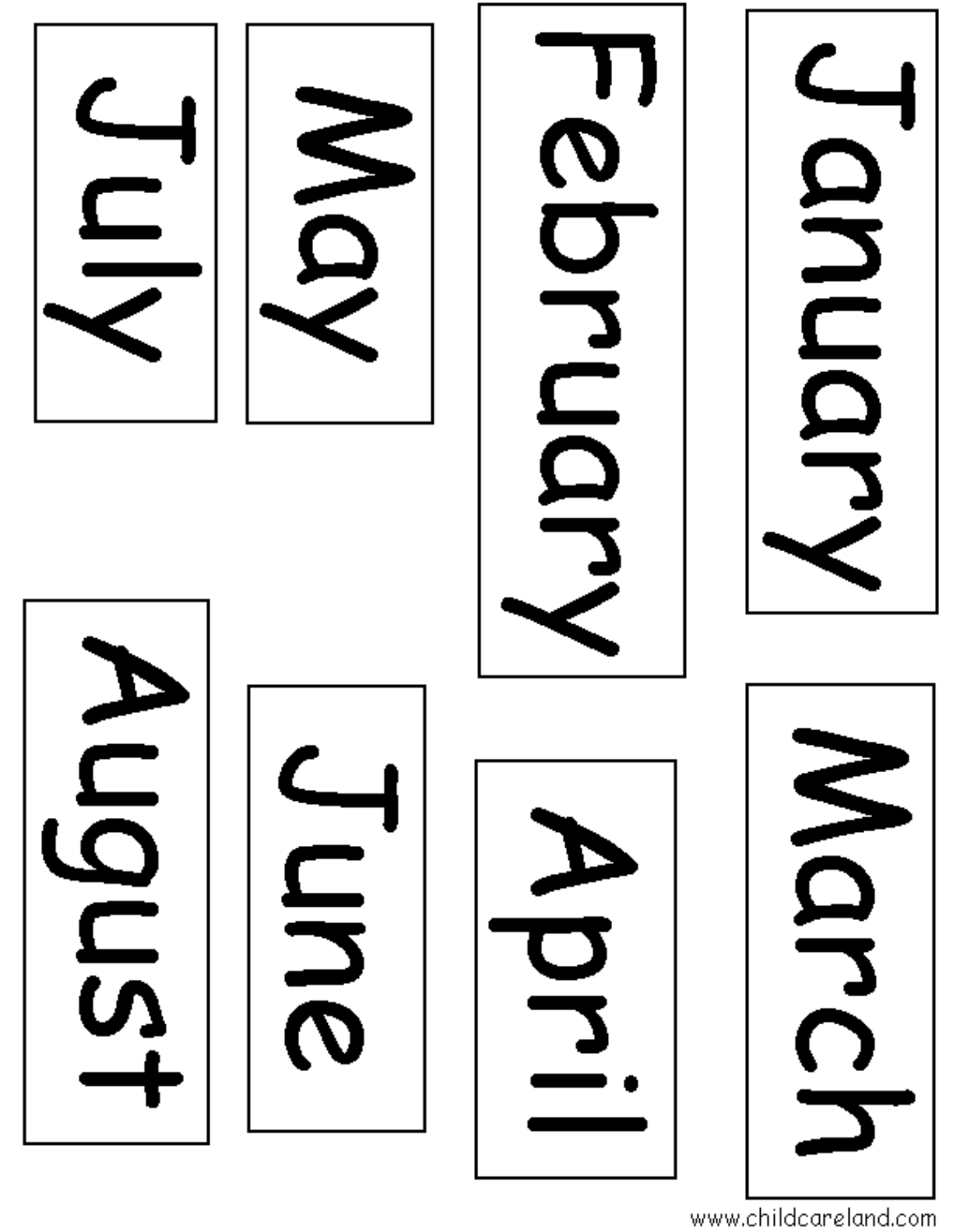

くめくること  $\boldsymbol{\mathcal{O}}$ 

 $\mathbf{O}$  $\bar{\mathcal{O}}$ 

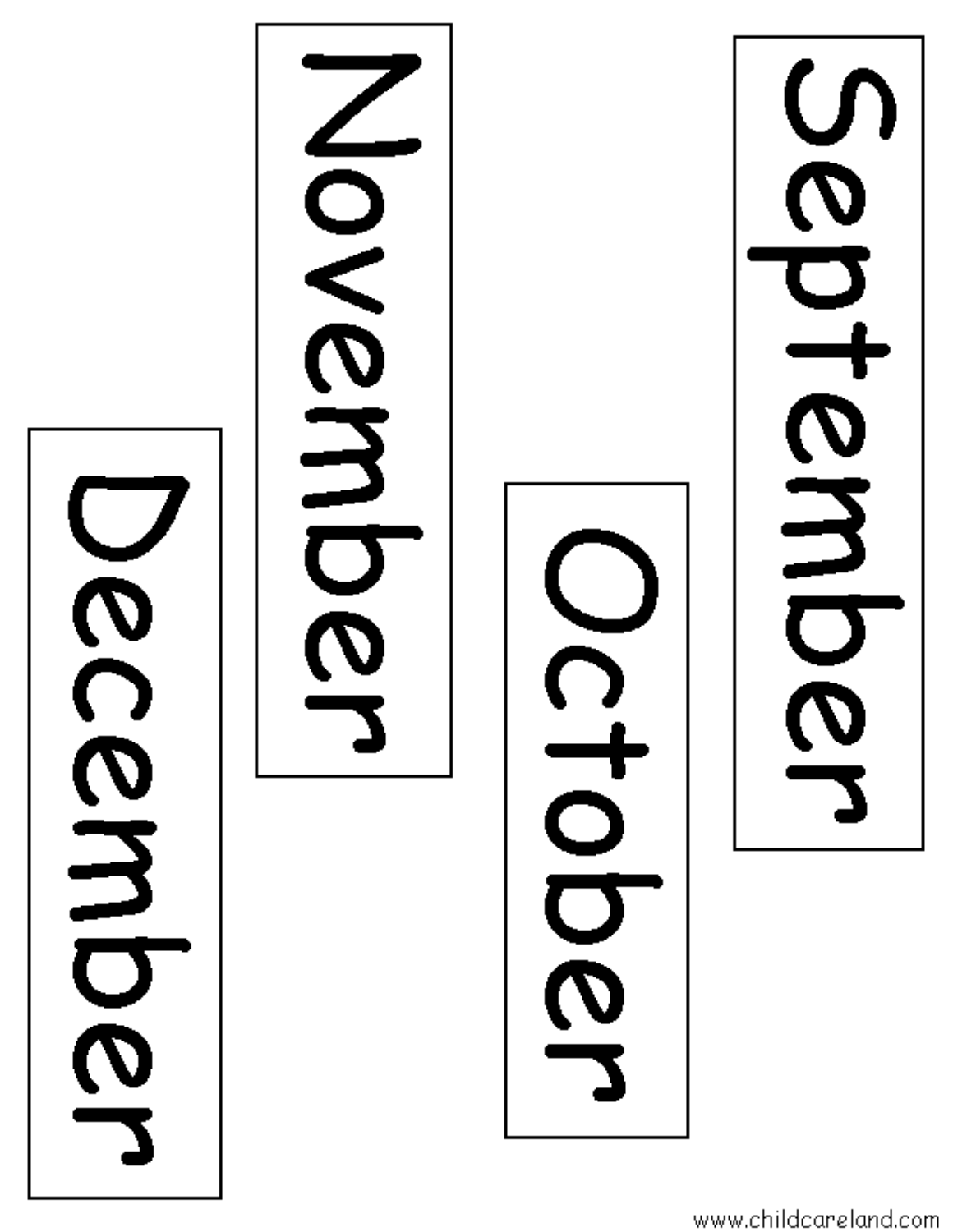## $\big($  Months Of The Year $\big)$

Instructions: Print two copies ... one on cardstock ... one on regular paper. Cut out the months of the year. Glue the paper set inside a file folder and laminate the cardstock set. Children match the loose months of the year to those inside the file folder.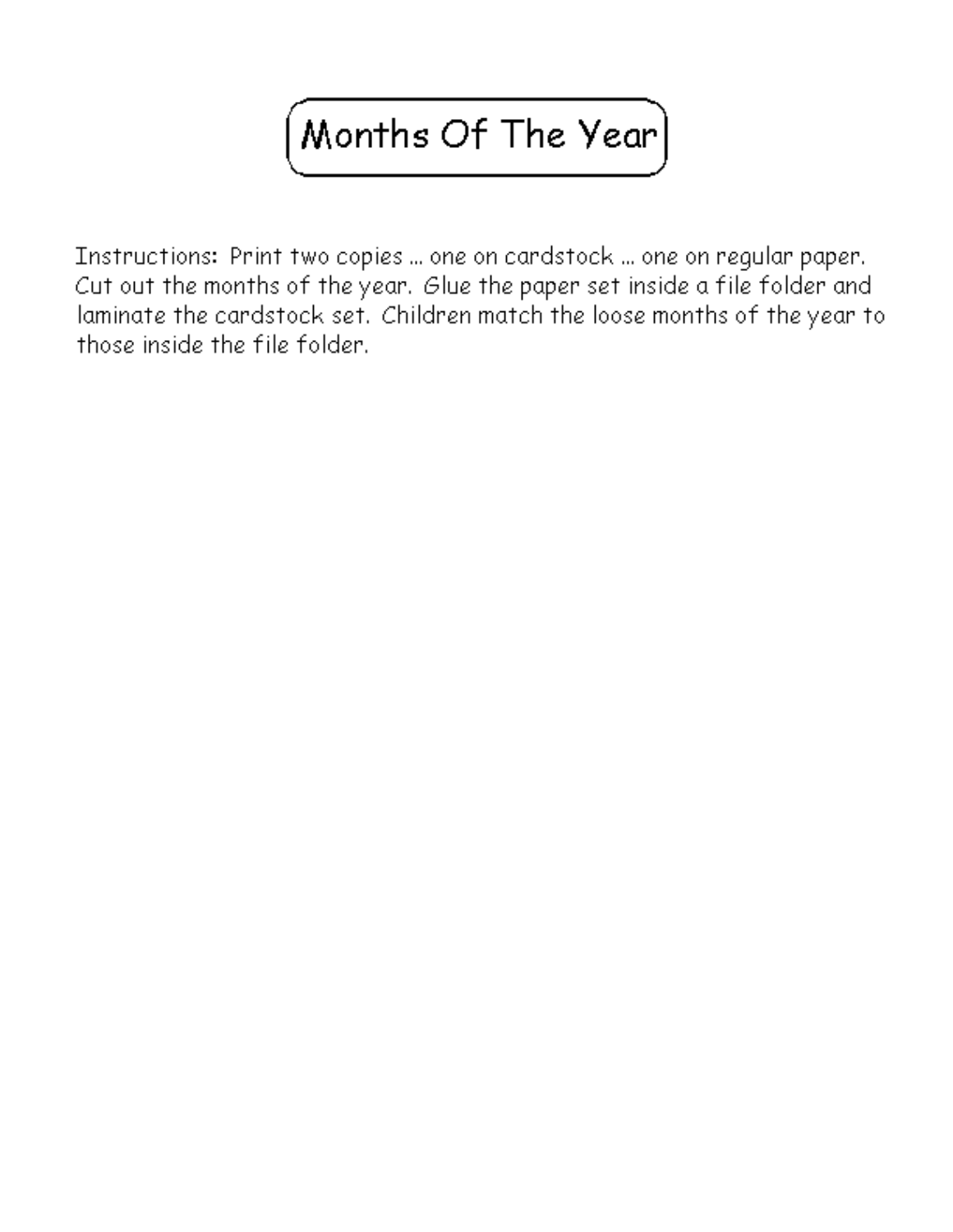$\left[$ Days Of The Week $\right]$ 

Instructions: Print two copies ... one on cardstock ... one on regular paper. Cut out the days of the week. Glue the paper set inside a file folder and laminate the cardstock set. Children match the loose days of the week to those inside the file folder.



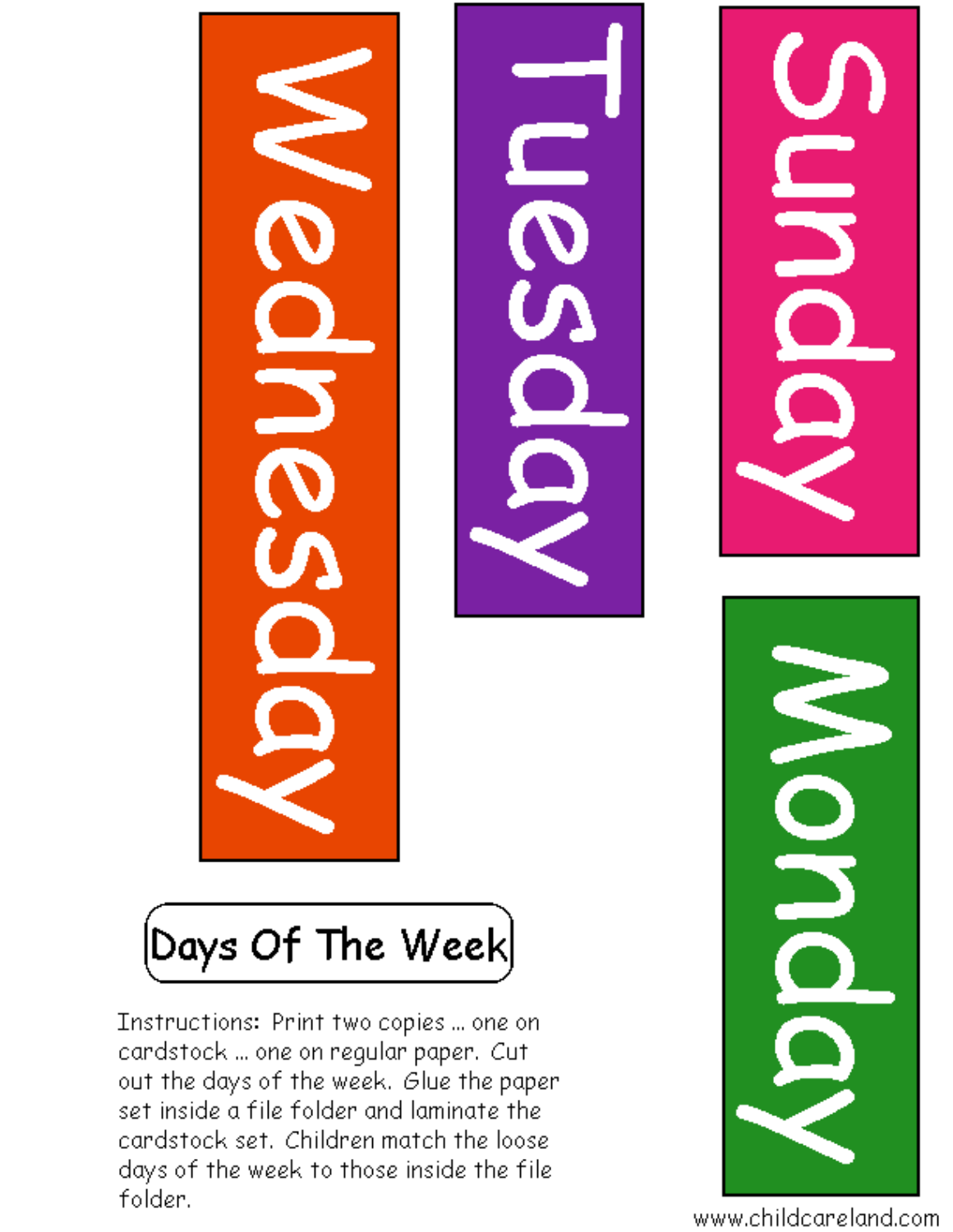



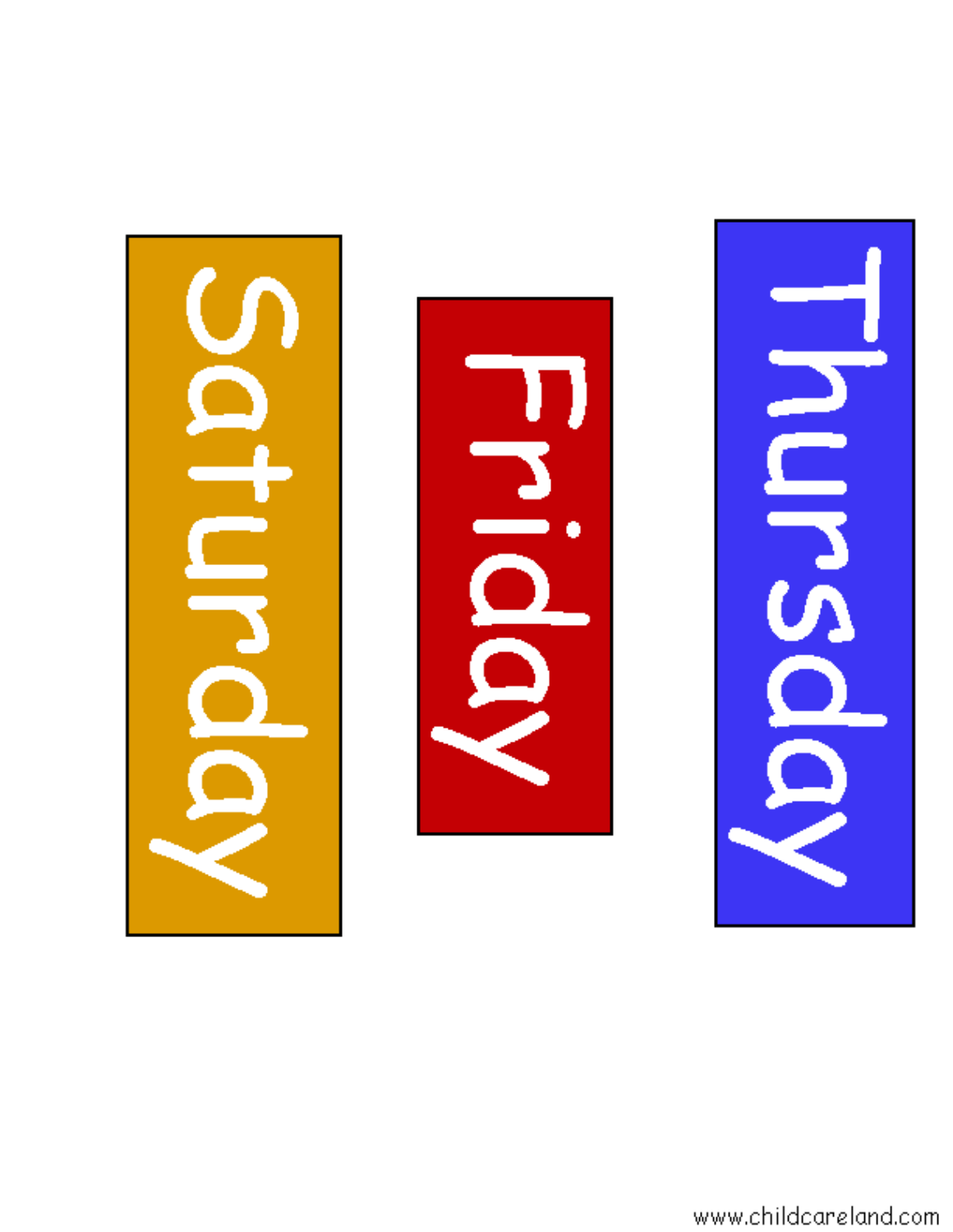









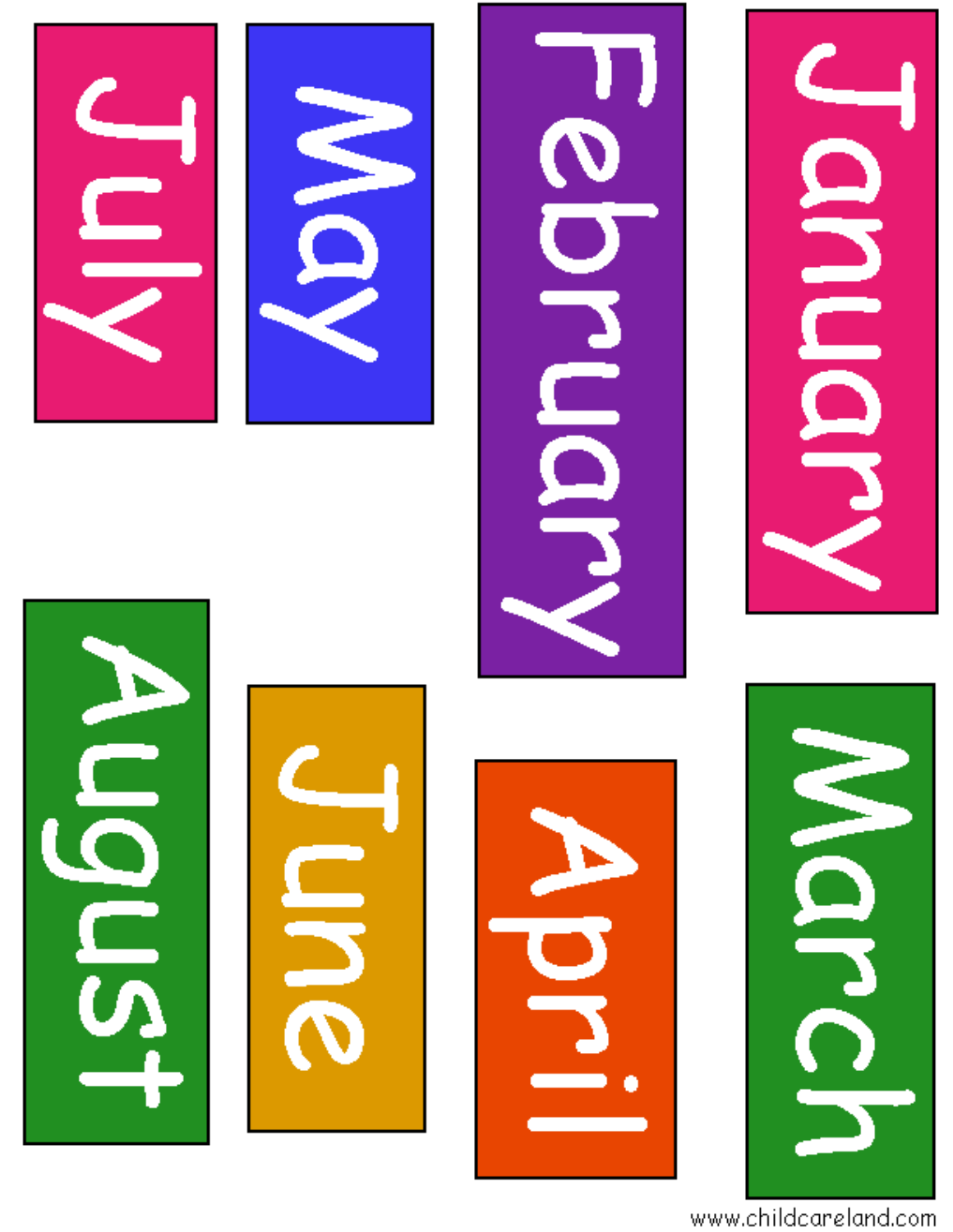



**RIOLE**